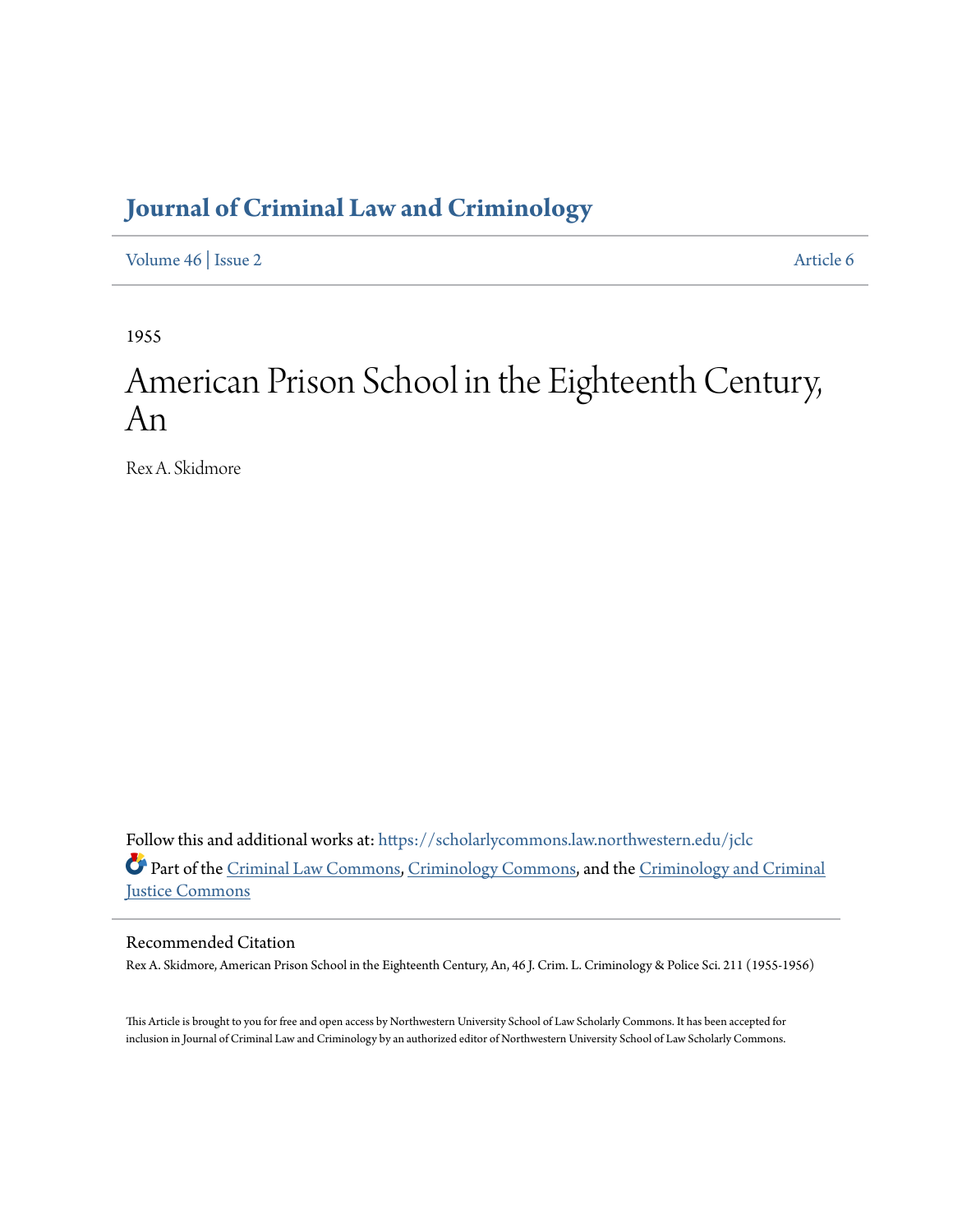#### **AN** AMERICAN PRISON **SCHOOL** IN THE **EIGHTEENTH CENTURY**

#### REX A. SKIDMORE

The author is Professor of Sociology and Director of the Bureau of Student Counsel at the State University of Utah. He has made an extensive study of the famous Walnut Street Jail in Philadelphia. His article entitled, "Penological Pioneering in the Walnut Street Jail, 1789 to 1799" was published in this JouRNAL, *39,* 167-180 (July- 'August, 1948). It is the author's expectation to publish a volume on the basis of these studies. Dr. Skidmore was Special Agent of the Federal Bureau of Investigation, with headquarters in Miami, San Antonio and San Francisco, during 1943-1946.--EDITOR.

Education is recognized today as one of the important activities in prisons, reformatories and other places of detention for violators of social norms. Historically, however, formal education for prisoners is a relatively recent development. Most accounts indicate that schools were first established in American penal institutions during the early part of the nineteenth century. Barnes and Teeters report that Caleb Lownes, Philadelphia reformer, in 1798 "urged that a school be opened in the Walnut Street Jail, but there is no record that it was done."' In 1801, in New York State, "elementary education was given to 'meritorious convicts' during the winter months by the better educated convicts. In 1823 the records of Massachusetts State Prison show that a school attended by about 60 convicts had been organized."<sup>2</sup>

Sutherland states that secular education in prisons resulted from the effort to teach prisoners to read the Bible and other religious materials. Some resistance to education was shown, illustrated by the action of the warden of Auburn prison, who, in 1824, "successfully opposed an attempt to teach the younger convicts to read and write. His opposition was based on the 'increased danger to society of the educated convict.' <sup>13</sup> Within a few years, however, some secular education was established in the New York House of Refuge and in Auburn prison. Taft<sup>4</sup> indicates that secular education had its beginning in the juvenile institutions and developed from 1825 onward.

Contrary to most present-day accounts which indicate that formal schools were first established in American prisons in the 1820's, a school was in action in the Walnut Street Prison,<sup>5</sup> located across from Independence Hall and famous for its part in developing the system of solitary confinement, in 1798. In fact, education was informally begun soon after the law of 1790, which brought about many prison

<sup>1</sup> HARRY ELMER BARNES and NEGLEY K. TEETERS, NEW HORIZONS IN CRIMINOLOGY, 2nd ed.; New York: Prentice-Hall, Inc., 1951, p. 652. *2Ibid.*

<sup>3</sup> EDWIN H. SUTHERLAND, PRINCIPLES OF CRIMINOLOGY, 4th ed.; New York: J. B. Lippincott Co., 1947, pp. 487-88.

4 DONALD R. TAFT, CRInINOLOGY, rev. ed.; N. Y.: The Macmillan Co., 1950, p. 480. <sup>5</sup>

For a brief general account of this prison which received convicts and other violators in Philadelphia from **1776** until **1835,** see: Rxx **A.** SxmmoRE, *Penologkal Pioneering in the Walnut Sired* Jail, 1789-1799," J. CRIM. L. AND C. Vol. 39, pp. 167-180, July-August, 1948.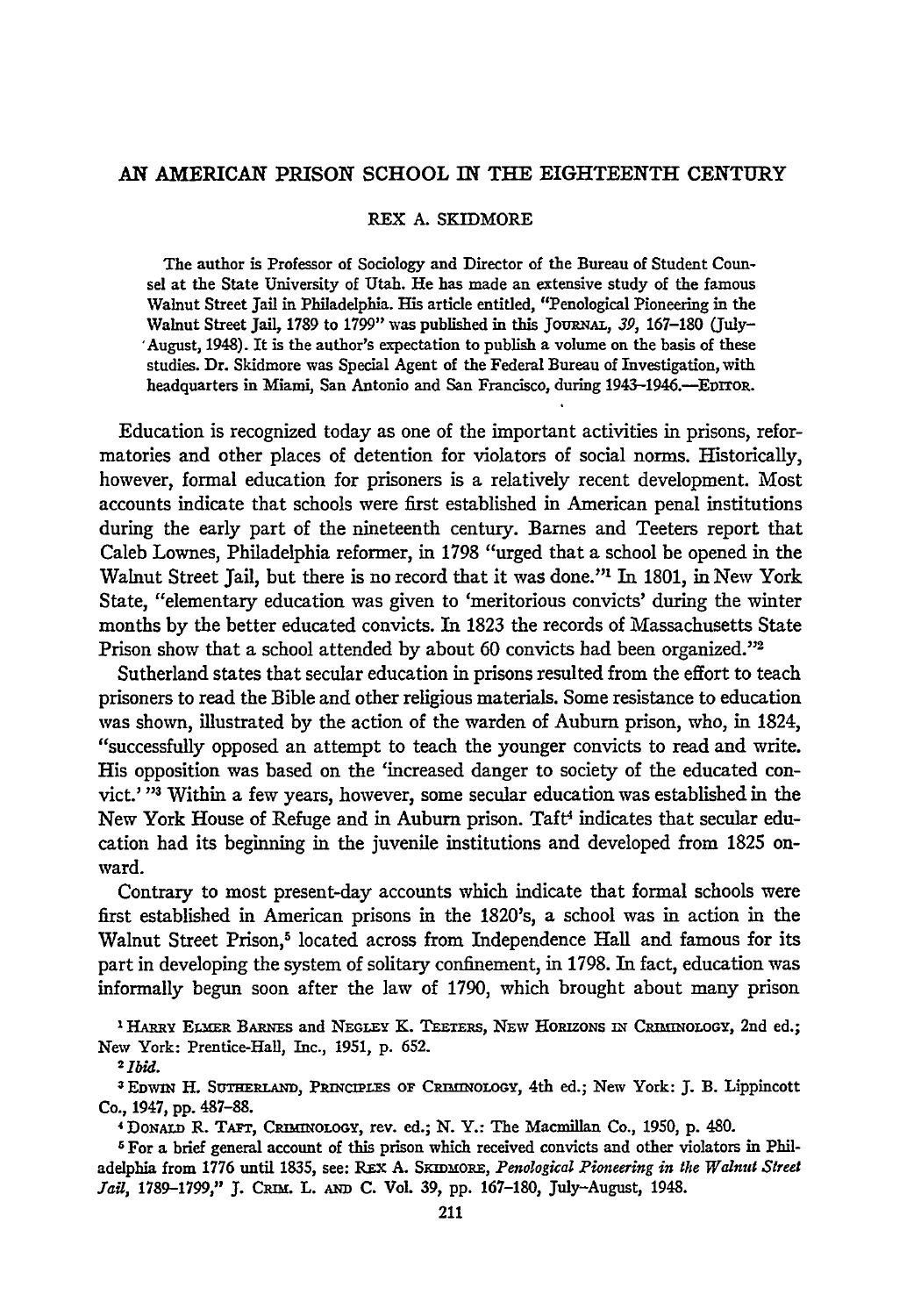reforms in Pennsylvania, was passed, when on Sunday afternoons the time of the prisoners was "spent, by many of them, in reading: proper books being furnished for that purpose."<sup>6</sup>

The *minutes*<sup>7</sup> of the inspectors of the Walnut Street Prison reflect that on February 27, 1798, at a meeting of the board of inspectors, the committee which had been appointed to arrange a plan for disposal of the time when the prisoners were not at work "produced a specimen of the Writing executed by some of the prisoners (that are formed into a School) which affords a pleasing prospect of our rendering them essential service in this Way." The committee was requested to continue its efforts.

The Philadelphia Society for Alleviating the Miseries of Public Prisons also played an important role in maintaining the school in the prison. The society met at Carpenter's Hall, July 24, 1798. "Caleb Lownes attended & represented that Schools had been established in the Prison for the improvement of the Criminals and enquired whether this Committee (Acting committee of the prison society) would cooperate therein by affording its aid."<sup>8</sup> This matter was considered so important that a special meeting was called, which convened a week later. At this time the following resolution was adopted: "That the Acting Committee be authorised to encourage the said institution by such compensation for past services, in the establishing of it; and by such aid towards the carrying it on in future as they in their discretion shall judge useful and proper."

The best account extant of this school is found in the *minutes* of the board of inspectors for July 27, 1798, reproduced as written:

The Chairman who had been appointed at a former meeting to find employment for the Prisoners at Hours not interfering with their daily Labour; made the following REPORT.-

"That particular attention has been paid to the appointment, and the success resulting from the endeavour, it is hoped will be truly gratifying.-The most beneficial employment which appeared to your committee was to establish Schools for learning some and improving others of the Prisoners in the first Principles of reading writing and Arithmetic,—the necessary Desks with Books &c was procured & every attention paid for carrying into effect a plan which afforded a hope would be productive of the greatest advantage, in addition to the necessary School Books, your Committee added a small collection which comprised Moral & religious Subjects-... many of the prisoners who were totally ignorant in every respect, who began with their Letters now write well & Cypher, those who had heretofore acquired some knowledge in Reading Writing &c are much improved; the Zeal and inclination manifested by almost all the prisoners to acquire knowledge & become perfect evince at one view the double effect of securing their time in obtaining what will be always of infinite service to them as individuals, and the benefit derived to the institution by diverting their attention from objects unfortunately to (sic.) common to men in their situation;-

**<sup>6</sup>**LowES, **CALEB,** in WiLLiAm BRADFoRD's **AN** ENQUIRY How FAR **THE PUNISHMENT or DEATI** is NEcEssARY iN **PENNSYLVANIA,** wri NoTEs **AND** ILLUSTRATIONs; To Which is added, *An Account of the Gaol and Penitentiary House of Philadelphia and of the Interior Management Thereof* by **CALEB** LowN-Es, Philadelphia, 1793, p. 87.

**7** The original, hand-written minute books of the Board of Inspectors of the Walnut Street Prison are located in the record room of Moyamensing Prison in Philadelphia. The quotations used here are taken verbatim from the records and have purposely not been corrected or punctuated. *<sup>8</sup>Minutes* of the Philadelphia Society for Alleviating the Miseries of Public Prisons, July 24,

**1798.** These original minute books are located in the record vault at Christ Church in Philadelphia.